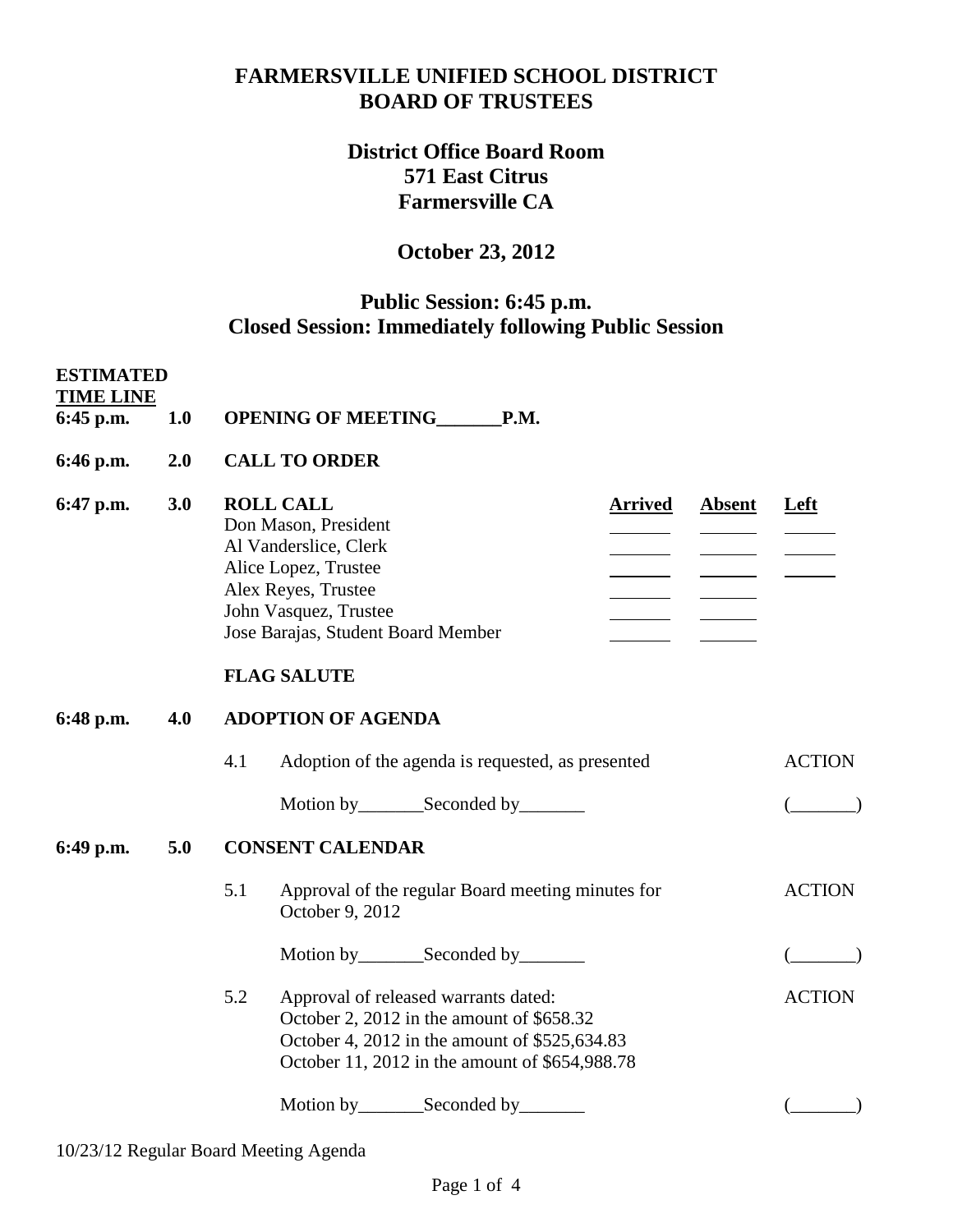| $6:51$ p.m. | 6.0         | <b>AWARDS/PRESENTATIONS</b>                                                                                                                                                                                                                                                                                                                                                                                  |               |  |  |  |  |
|-------------|-------------|--------------------------------------------------------------------------------------------------------------------------------------------------------------------------------------------------------------------------------------------------------------------------------------------------------------------------------------------------------------------------------------------------------------|---------------|--|--|--|--|
|             |             | 6.1<br><b>Student Board Member Report</b>                                                                                                                                                                                                                                                                                                                                                                    |               |  |  |  |  |
| $6:55$ p.m. | 8.0         | <b>PUBLIC COMMENTS</b>                                                                                                                                                                                                                                                                                                                                                                                       |               |  |  |  |  |
|             |             | Members of the public may address the Board on any agenda<br>item or other item of interest within the subject matter<br>jurisdiction of the Board, before or during the governing<br>board's consideration of the item. The Board is not able to<br>discuss or take action on any item not appearing on the agenda.<br>A three minute time limit will be imposed on public input<br>for individuals/issues. |               |  |  |  |  |
| $7:00$ p.m. | 9.0         | <b>STUDENT MATTERS</b>                                                                                                                                                                                                                                                                                                                                                                                       |               |  |  |  |  |
|             |             | 9.1<br>Consideration of Student Expulsion #EXP-01-10-23-12                                                                                                                                                                                                                                                                                                                                                   | <b>ACTION</b> |  |  |  |  |
|             |             |                                                                                                                                                                                                                                                                                                                                                                                                              |               |  |  |  |  |
| $7:04$ p.m. |             | 10.0 K - 8 ISSUES                                                                                                                                                                                                                                                                                                                                                                                            |               |  |  |  |  |
|             |             | Approval to attend Development Resources: Mean Girls<br>10.1<br>Conference on November 13, 2012 in San Francisco, CA                                                                                                                                                                                                                                                                                         | <b>ACTION</b> |  |  |  |  |
|             |             |                                                                                                                                                                                                                                                                                                                                                                                                              |               |  |  |  |  |
| $7:05$ p.m. | 12.0        | <b>CURRICULUM</b>                                                                                                                                                                                                                                                                                                                                                                                            |               |  |  |  |  |
|             |             | Adequate Yearly Progress and Academic Performance<br>12.1<br><b>Index Reports</b>                                                                                                                                                                                                                                                                                                                            |               |  |  |  |  |
|             |             | 12.2 Approval of AGT Contract Provider                                                                                                                                                                                                                                                                                                                                                                       | <b>ACTION</b> |  |  |  |  |
|             |             | Motion by_________Seconded by________                                                                                                                                                                                                                                                                                                                                                                        |               |  |  |  |  |
| 7:20 p.m.   | <b>13.0</b> | <b>PERSONNEL</b>                                                                                                                                                                                                                                                                                                                                                                                             |               |  |  |  |  |
|             |             | 13.1<br>Approval of personnel items as per the board transmittal form                                                                                                                                                                                                                                                                                                                                        | <b>ACTION</b> |  |  |  |  |
|             |             | Motion by __________ Seconded by _________                                                                                                                                                                                                                                                                                                                                                                   |               |  |  |  |  |
| $7:23$ p.m. | <b>14.0</b> | <b>BOARD BUSINESS</b><br>14.1<br>Consideration of any item any member of the Board<br>wishes to have on the agenda for the next meeting                                                                                                                                                                                                                                                                      |               |  |  |  |  |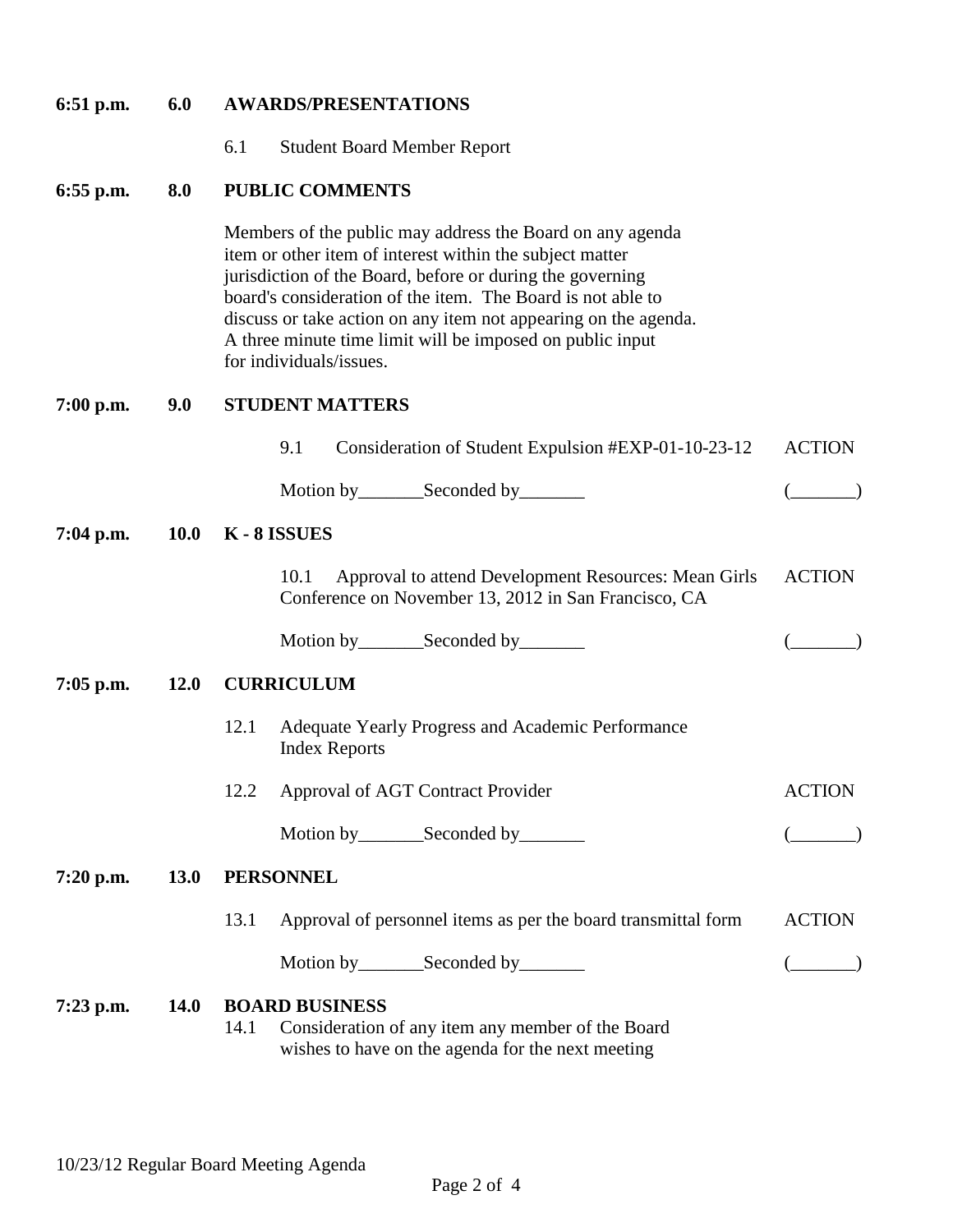| 7:26 p.m. | <b>15.0</b> | <b>BUSINESS SERVICES</b>                                                                                                                                                                             |               |  |
|-----------|-------------|------------------------------------------------------------------------------------------------------------------------------------------------------------------------------------------------------|---------------|--|
|           |             | Approval of Budget Revision #2<br>15.1                                                                                                                                                               | <b>ACTION</b> |  |
|           |             |                                                                                                                                                                                                      |               |  |
|           |             | Approval to attend Advanced Collective Bargaining<br>15.2<br>Workshop on November 14, 2012 in Garden Grove, CA                                                                                       | <b>ACTION</b> |  |
|           |             | Motion by__________Seconded by__________                                                                                                                                                             |               |  |
|           |             | Adoption of Resolution #08-10-23-23 for Retroactive<br>15.3<br>Declaration of an Emergency                                                                                                           | <b>ACTION</b> |  |
|           |             | Motion by ____________Seconded by ___________                                                                                                                                                        |               |  |
|           |             | Approval of Contract with SchoolWorks, Inc. for<br>15.4<br>Professional Services Agreement                                                                                                           | <b>ACTION</b> |  |
|           |             | Motion by_________Seconded by________                                                                                                                                                                |               |  |
| 7:28 p.m. | <b>17.0</b> | <b>FUTURE MEETING DATES</b><br>November 13, 2012<br>17.1<br>December 11, 2012                                                                                                                        |               |  |
| 7:30 p.m. | <b>20.0</b> | <b>ADJOURNMENT TO CLOSED SESSION</b><br><b>P.M.</b>                                                                                                                                                  |               |  |
|           |             | Student Expulsion (1)<br>20.1                                                                                                                                                                        |               |  |
|           |             | OPEN SESSION P.M.                                                                                                                                                                                    |               |  |
|           | 21.0        | <b>ACTION TAKEN ON CLOSED SESSION ITEMS</b>                                                                                                                                                          |               |  |
|           |             | 21.1 See Item 9.1                                                                                                                                                                                    |               |  |
|           | 22.0        | <b>ADJOURNMENT</b><br>P.M.                                                                                                                                                                           | <b>ACTION</b> |  |
|           |             |                                                                                                                                                                                                      |               |  |
|           | NOTE:       | The Board reserves the right to change the order of the items on<br>the agenda if such changes will expedite the conduct of business or<br>provide convenience for those appearing before the Board. |               |  |

#### \_\_\_\_\_\_\_\_\_\_\_\_\_\_\_\_\_\_\_\_\_\_\_\_\_\_\_\_\_\_\_\_\_ Don Mason, President of the Board

Persons who are in need of a disability-related modification or accommodation in order to participate in the board meeting may make a request to the Superintendent at Farmersville Unified School District, 571 E. Citrus, Farmersville, CA 93223, at (559) 592-2010. Such a request should be in writing if possible, or may be made in person or by telephone. The request for accommodation should specify the nature of the modification or accommodation requested, including any necessary auxiliary aids or services required, and the name, address and telephone number of the person making the request. The request should be made as soon as possible and if possible no later than one day before the meeting.